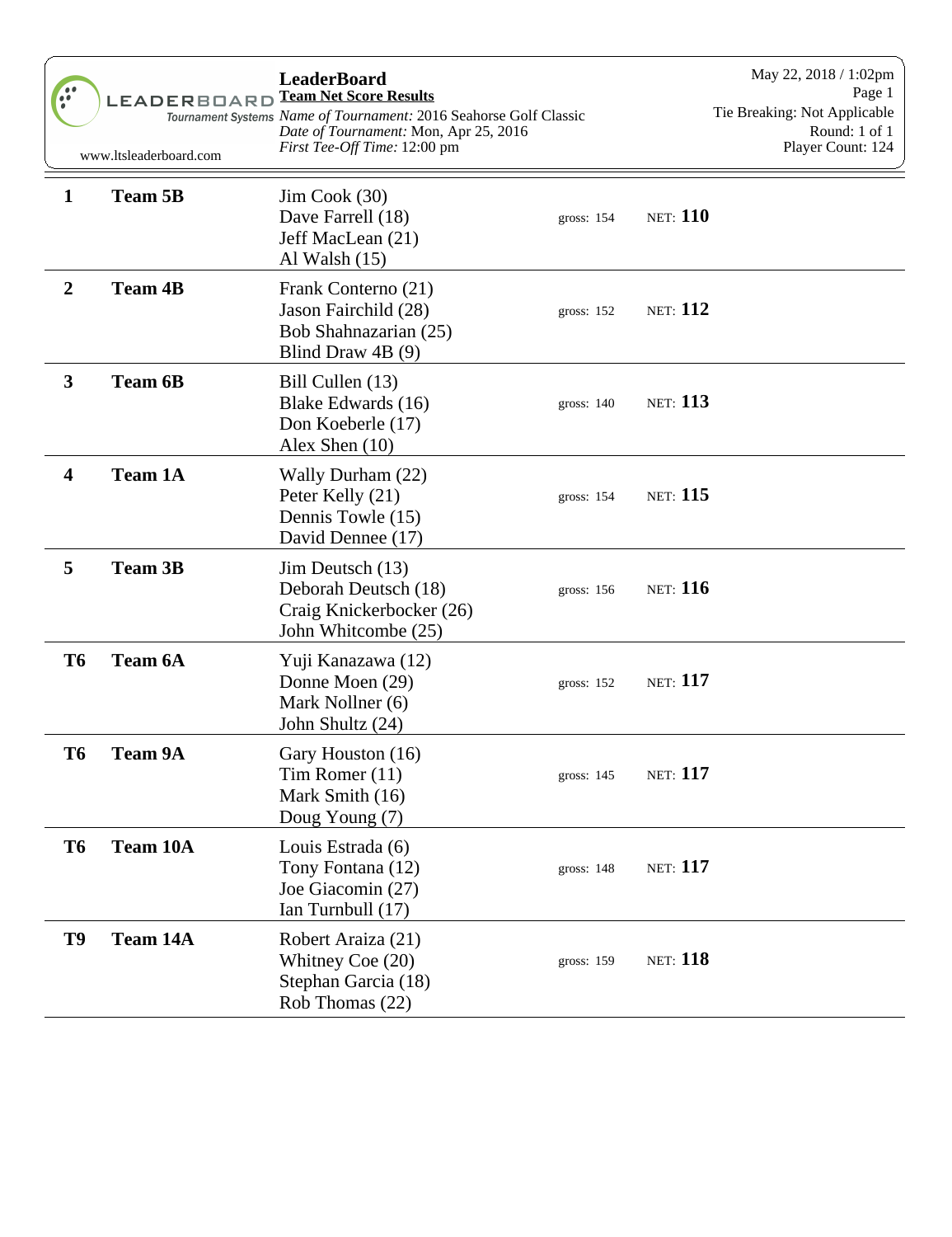| $\bullet \bullet$<br>$\ddot{\cdot}$ | <b>LEADERBOARD</b><br>www.ltsleaderboard.com | <b>LeaderBoard</b><br><b>Team Net Score Results</b><br>Tournament Systems Name of Tournament: 2016 Seahorse Golf Classic<br>Date of Tournament: Mon, Apr 25, 2016<br>First Tee-Off Time: 12:00 pm |              | May 22, 2018 / 1:02pm<br>Page 2<br>Tie Breaking: Not Applicable<br>Round: 1 of 1<br>Player Count: 124 |
|-------------------------------------|----------------------------------------------|---------------------------------------------------------------------------------------------------------------------------------------------------------------------------------------------------|--------------|-------------------------------------------------------------------------------------------------------|
| T9                                  | <b>Team 1B</b>                               | Richard Akerman (19)<br>Reed Harman (22)<br>Jerry Kouzmanoff (21)<br>Sam Rotondi (30)                                                                                                             | gross: $164$ | <b>NET:</b> 118                                                                                       |
| <b>T11</b>                          | <b>Team 2B</b>                               | Bob Alvarado (23)<br>Joe Schuchert (11)<br>Andy Waxler (19)<br>Peter Waxler (7)                                                                                                                   | gross: $152$ | <b>NET: 119</b>                                                                                       |
| <b>T11</b>                          | <b>Team 10B</b>                              | Tom Christie (30)<br>Mike Farman (22)<br>Michael Learned (25)<br>Mike O'Brien (11)                                                                                                                | gross: $164$ | <b>NET: 119</b>                                                                                       |
| <b>T13</b>                          | <b>Team 5A</b>                               | Chris Adlam (20)<br>David Cocke (13)<br>Ken Ochi (16)<br>Jim Sala (30)                                                                                                                            | gross: $160$ | <b>NET:</b> 120                                                                                       |
| <b>T13</b>                          | <b>Team 3A</b>                               | Terry Green (25)<br>Michael Kazanjian (23)<br>Mitch Rosenberg (15)<br>Ed Wirtz $(15)$                                                                                                             | gross: 159   | <b>NET:</b> 120                                                                                       |
| 15                                  | <b>Team 18A</b>                              | Sean Cerda (15)<br>Kevin Kinnaw (25)<br>Brian Sanchez (30)<br>Choi Tse (28)                                                                                                                       | gross: 172   | <b>NET:</b> 121                                                                                       |
| <b>T16</b>                          | <b>Team 2A</b>                               | Gary Delaney (20)<br>Bill Hoskins (24)<br>Steve Hulbert (9)<br>Elliot Kassman (24)                                                                                                                | gross: 159   | <b>NET:</b> 122                                                                                       |
| <b>T16</b>                          | Team 11A                                     | Joe Leimbach (11)<br>Brian Parker (24)<br>Jim Robinson (10)<br>Jim Witte $(22)$                                                                                                                   | gross: 157   | <b>NET:</b> 122                                                                                       |
| <b>T16</b>                          | <b>Team 18B</b>                              | Kaleigh Campbell-Hahn (15)<br>Jordan Campbell-Hahn (15)<br>Charles Hahn (7)<br>Jonathan Hahn (3)                                                                                                  | gross: 143   | <b>NET:</b> 122                                                                                       |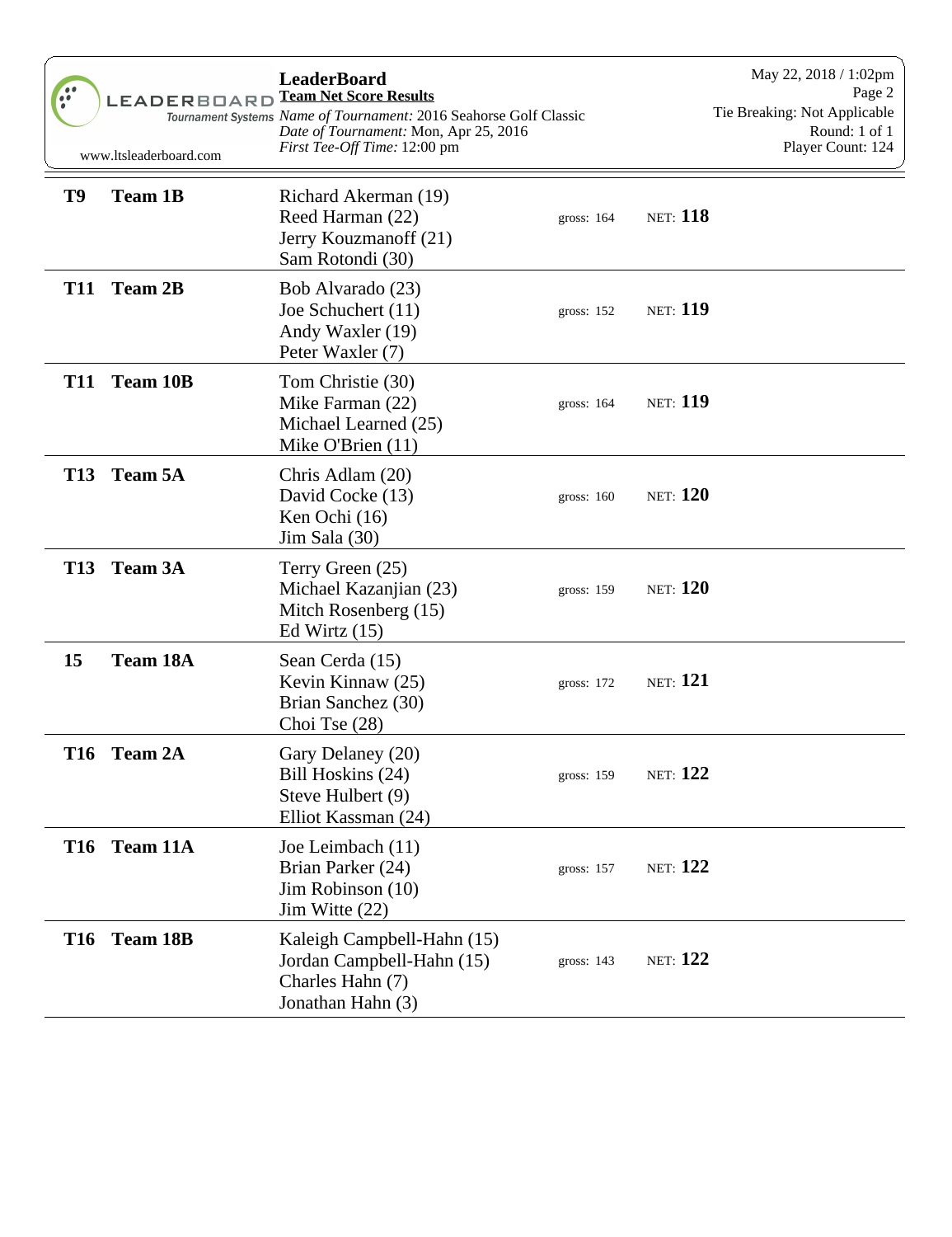| $\hat{a}$  | LEADERBOARD<br>www.ltsleaderboard.com | <b>LeaderBoard</b><br><b>Team Net Score Results</b><br>Tournament Systems Name of Tournament: 2016 Seahorse Golf Classic<br>Date of Tournament: Mon, Apr 25, 2016<br>First Tee-Off Time: 12:00 pm |              | May 22, 2018 / 1:02pm<br>Page 3<br>Tie Breaking: Not Applicable<br>Round: 1 of 1<br>Player Count: 124 |
|------------|---------------------------------------|---------------------------------------------------------------------------------------------------------------------------------------------------------------------------------------------------|--------------|-------------------------------------------------------------------------------------------------------|
|            | T16 Team 4A                           | John Armstrong (30)<br>Steve Otera (18)<br>Dave Rohrbacher (25)<br>Blind Draw 4A (10)                                                                                                             | gross: $157$ | <b>NET:</b> 122                                                                                       |
|            | T16 Team 7B                           | Ivan Barrett (15)<br>Dave Breiholz (20)<br>Craig Kish $(6)$<br>Sammy Romer (25)                                                                                                                   | gross: $152$ | <b>NET:</b> 122                                                                                       |
| <b>T21</b> | Team 17B                              | Bill Hagelstein (16)<br>Cindy Hagelstein (22)<br>David McKinnie (17)<br>Nick Stiassni (21)                                                                                                        | gross: $164$ | <b>NET:</b> 123                                                                                       |
| <b>T21</b> | Team 14B                              | Joe Blatchford (5)<br>Jim Denver (9)<br>JJ Holen $(3)$<br>Erik Jarvey (-1)                                                                                                                        | gross: 131   | <b>NET:</b> 123                                                                                       |
| <b>T23</b> | <b>Team 7A</b>                        | Tom Light (24)<br>Blind Draw 7A (9)<br>Mike Sedlachek (9)<br>John Williams (13)                                                                                                                   | gross: 153   | <b>NET:</b> 124                                                                                       |
| <b>T23</b> | Team 13A                              | Davis Moore (19)<br>Morgan Moore (18)<br>Eric Stuckman (11)<br>Vic Ulrich (30)                                                                                                                    | gross: $162$ | <b>NET:</b> 124                                                                                       |
| <b>T23</b> | Team 16A                              | Brett Long (13)<br>Allen Sliwa (30)<br>Steven McClintock (26)<br>Mark Taylor (25)                                                                                                                 | gross: 170   | <b>NET:</b> 124                                                                                       |
| <b>T26</b> | Team 11B                              | Dick Enders (18)<br>Phillip King $(19)$<br>Byron MacDonald (30)<br>Tom Miller (16)                                                                                                                | gross: 166   | <b>NET:</b> 125                                                                                       |
| <b>T26</b> | <b>Team 9B</b>                        | Dave Bradley (24)<br>Alex Kouzmanoff (2)<br>Chuck Miller (17)<br>Eric Vander Ploeg (9)                                                                                                            | gross: 153   | <b>NET:</b> 125                                                                                       |